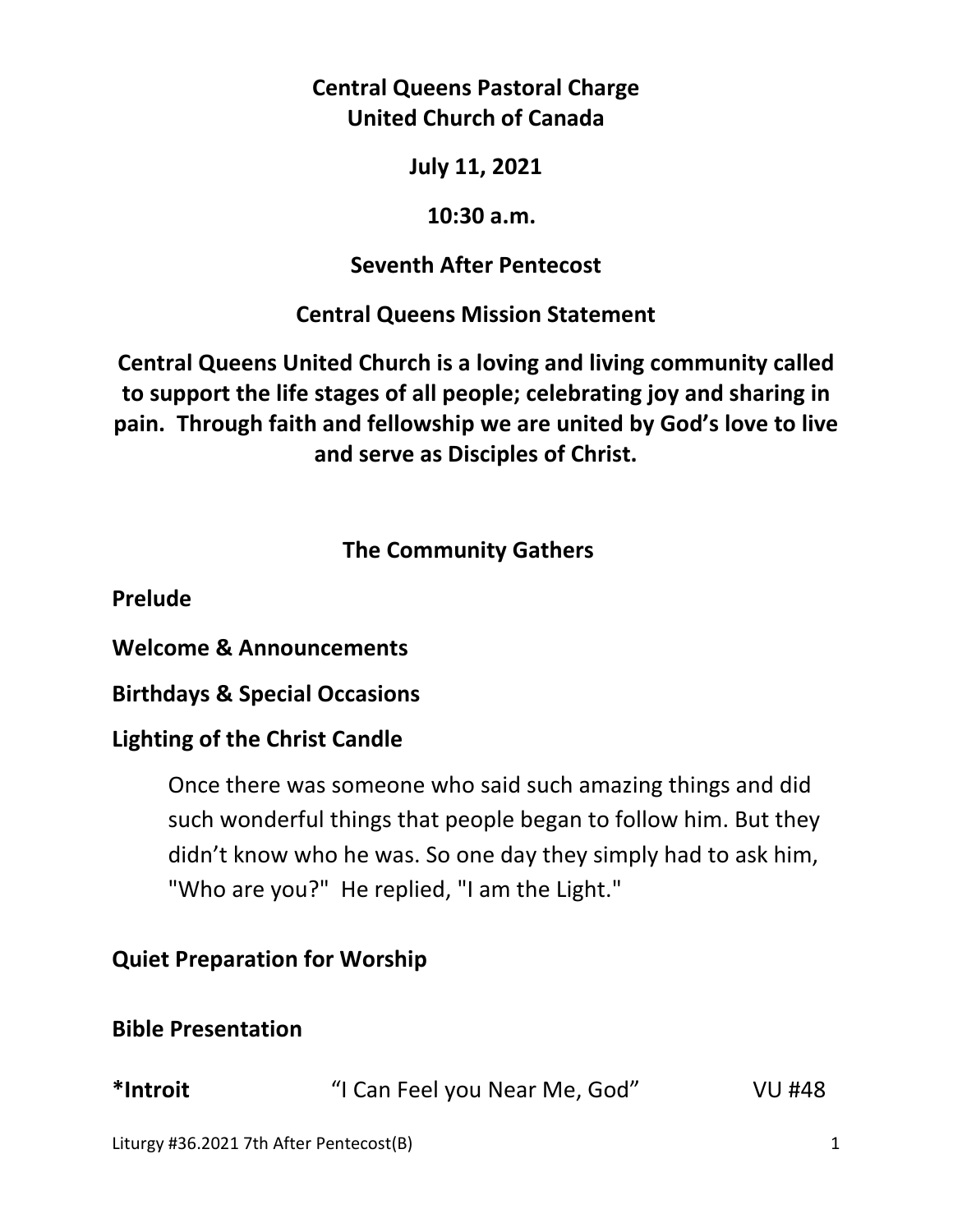## **\*Call to Worship**

The earth is God's and all that is in it.  **The world and those who live in it belong to God.**  Who is the Sovereign of glory?  **The One, who is strong and mighty!** 

 So lift up your heads and your hearts!  **We will lift them up in praise!** 

 Let us worship God in beauty and holiness.  **We will offer God our steadfast love and faithfulness, now and always.** 

**\*Hymn** "Praise to the Lord with the Sound of Trumpet" VU #245

### **Prayer of Approach**

 **Gracious God, source of life and love in all creation,** 

 **in a world marked by bitterness, you are compassion.** 

 **In a culture marked by confusion, you are light shining in the darkness.** 

 **In a time of conspiracies and suspicion, you are the truth that sets us free.** 

 **Your stillness is peace when we are frantic.** 

 **Your strength is comfort when we are fearful.** 

 **Your wisdom is guidance when we are lost.** 

 **For all that you are and all that you give,** 

 **God, our Maker,** 

 **Christ, our Saviour,** 

 **and Spirit who leads us into life,**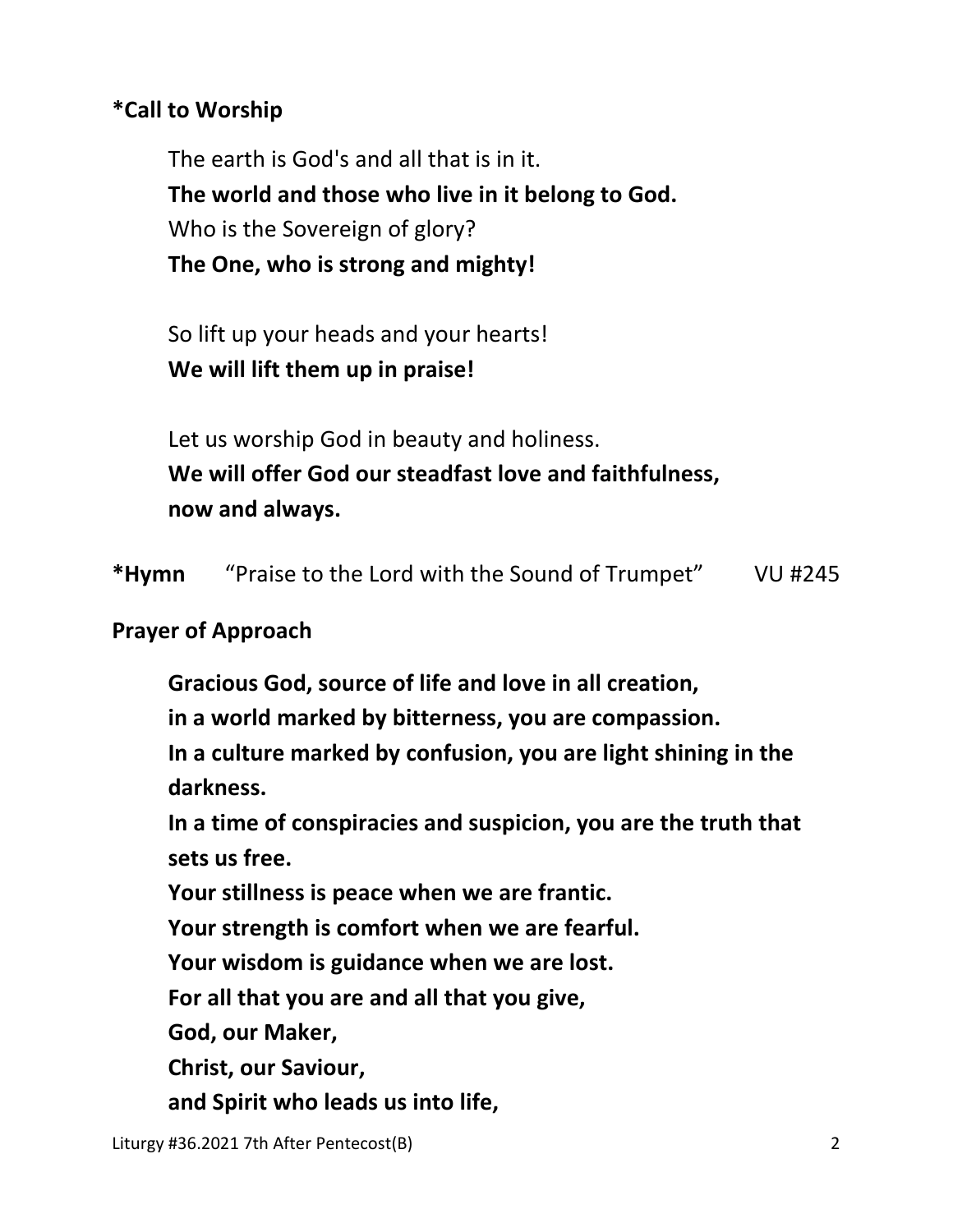### **we offer you all honour, praise and worship, now and always.**

With Jesus, we share in the ancient prayer…

#### **Lord's Prayer**

**Our Father, who art in heaven, hallowed be thy name. Thy Kingdom come, thy will be done on earth, as it is in heaven. Give us this day our daily bread; and forgive us our trespasses, as we forgive those who trespass against us; and lead us not into temptation, but deliver us from evil. For thine is the kingdom, the power, and the glory, for ever and ever. Amen.** 

| <b>Listening for God's Word</b> |                                |                 |  |  |
|---------------------------------|--------------------------------|-----------------|--|--|
| <b>Hymn</b>                     | "This Is God's Wondrous World" | VU #296 v.3     |  |  |
| All God's Children              |                                |                 |  |  |
| <b>Hymn</b>                     | "This Is God's Wondrous World" | VU #296 vv. 1,2 |  |  |

#### **Sacred Word**

#### **Ephesians 1:3–14**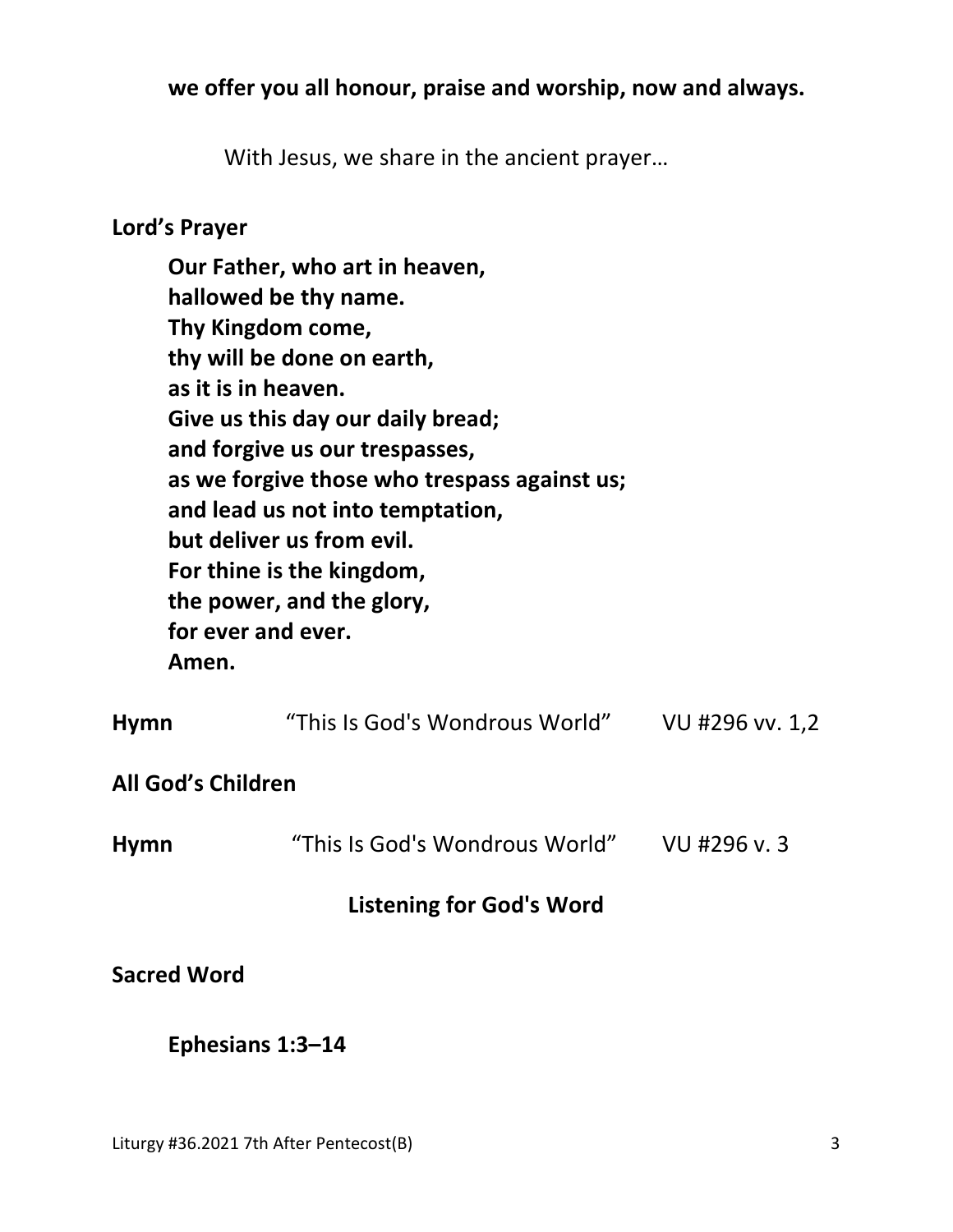Blessed be the God and Father of our Lord Jesus Christ, who has blessed us in Christ with every spiritual blessing in the heavenly places, just as he chose us in Christ before the foundation of the world to be holy and blameless before him in love. He destined us for adoption as his children through Jesus Christ, according to the good pleasure of his will, to the praise of his glorious grace that he freely bestowed on us in the Beloved. In him we have redemption through his blood, the forgiveness of our trespasses, according to the riches of his grace that he lavished on us. With all wisdom and insight he has made known to us the mystery of his will, according to his good pleasure that he set forth in Christ, as a plan for the fullness of time, to gather up all things in him, things in heaven and things on earth. In Christ we have also obtained an inheritance, having been destined according to the purpose of him who accomplishes all things according to his counsel and will, so that we, who were the first to set our hope on Christ, might live for the praise of his glory. In him you also, when you had heard the word of truth, the gospel of your salvation, and had believed in him, were marked with the seal of the promised Holy Spirit; thisis the pledge of our inheritance toward redemption as God's own people, to the praise of his glory.

### **Psalm 24** VU # 751

### **Mark 6:14–29**

 King Herod heard of it, for Jesus' name had become known. Some were saying, "John the baptizer has been raised from the dead; and for this reason these powers are at work in him." But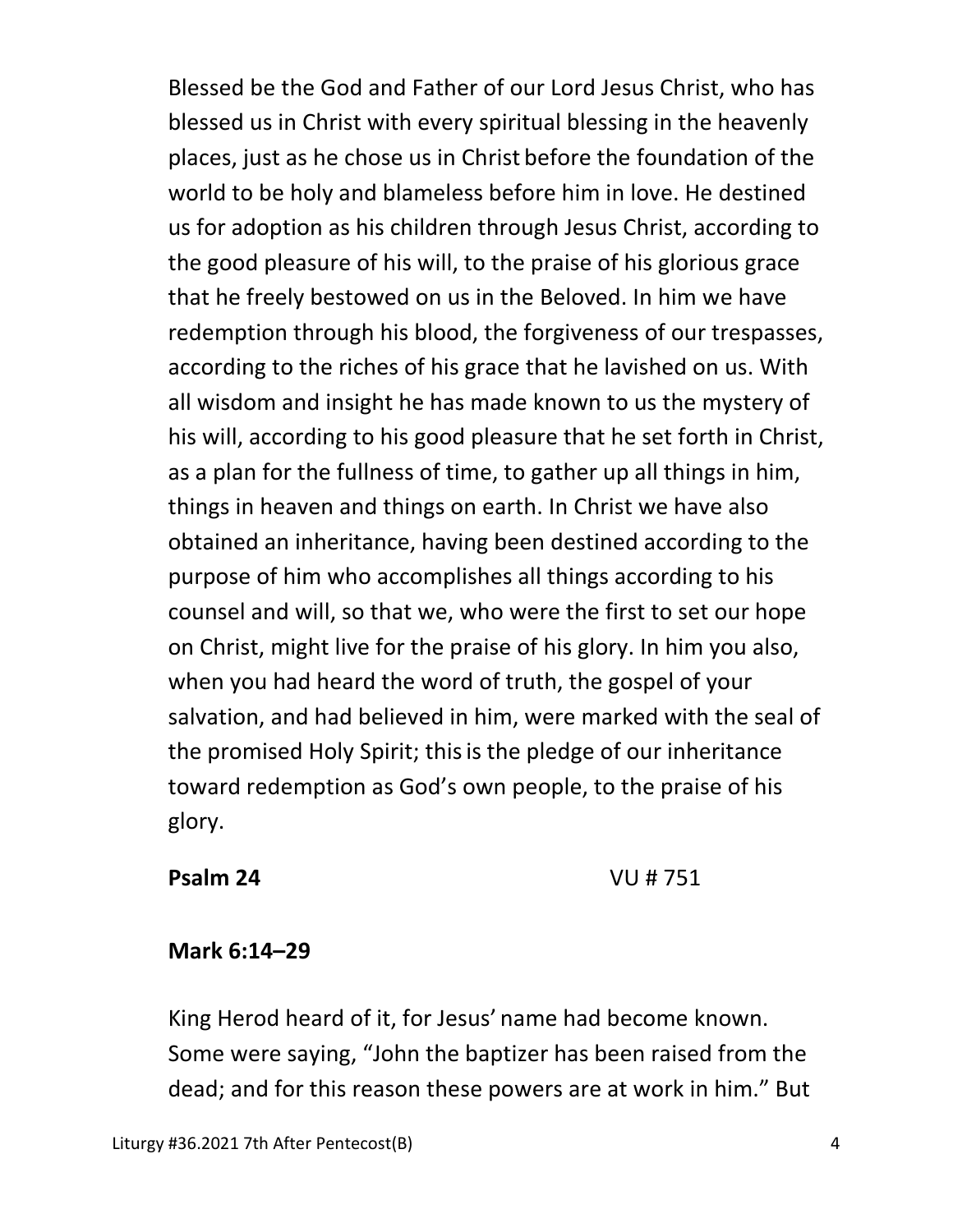others said, "It is Elijah." And others said, "It is a prophet, like one of the prophets of old." But when Herod heard of it, he said, "John, whom I beheaded, has been raised."

For Herod himself had sent men who arrested John, bound him, and put him in prison on account of Herodias, his brother Philip's wife, because Herod had married her. For John had been telling Herod, "It is not lawful for you to have your brother's wife." And Herodias had a grudge against him, and wanted to kill him. But she could not, for Herod feared John, knowing that he was a righteous and holy man, and he protected him. When he heard him, he was greatly perplexed; and yet he liked to listen to him. But an opportunity came when Herod on his birthday gave a banquet for his courtiers and officers and for the leaders of Galilee. When his daughter Herodias came in and danced, she pleased Herod and his guests; and the king said to the girl, "Ask me for whatever you wish, and I will give it." And he solemnly swore to her, "Whatever you ask me, I will give you, even half of my kingdom." She went out and said to her mother, "What should I ask for?" She replied, "The head of John the baptizer." Immediately she rushed back to the king and requested, "I want you to give me at once the head of John the Baptist on a platter." The king was deeply grieved; yet out of regard for his oaths and for the guests, he did not want to refuse her. Immediately the king sent a soldier of the guard with orders to bring John's head. He went and beheaded him in the prison, brought his head on a platter, and gave it to the girl. Then the girl gave it to her mother. When his disciples heard about it, they came and took his body, and laid it in a tomb.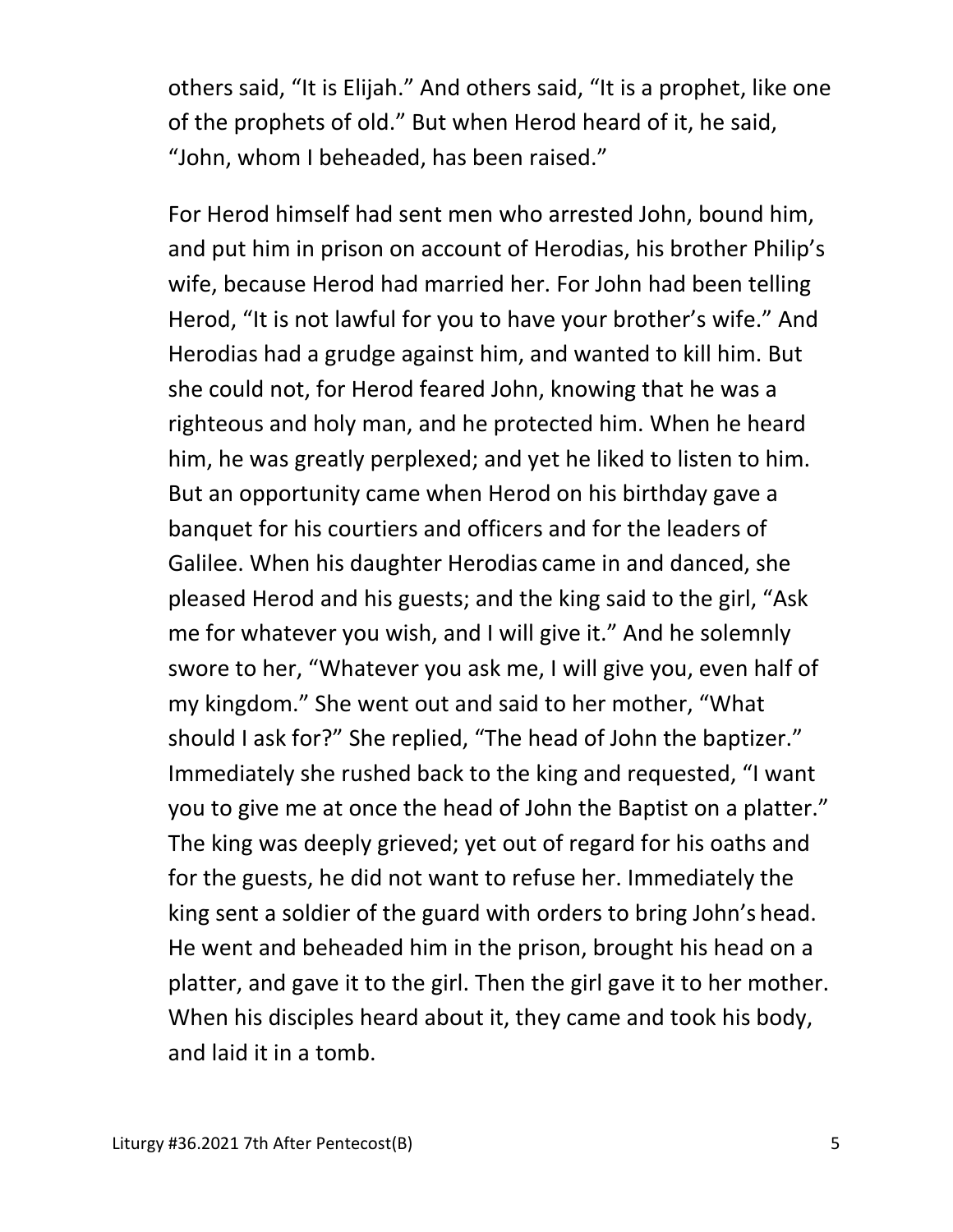**Anthem**

**Sermon** 

**Reflective Music** 

# **Responding to God's Word**

# **Offertory Invitation**

The Book of Ephesians tells us that we have received an inheritance in Christ. God's gifts to us in Christ and in creation allow us to be generous in response to the needs in God's world. What we give to God speaks to the world of God's generosity, as well as our own. We give as we are able, we give as we are called.

# **Offertory**

# **\*Presentation of Offering**

# **\*Offertory Prayer**

**Generous God, we look around at the growth in gardens and fields this summer, and trust in the generosity you have planted within your creation. Bless the gifts we bring, that they too may grow in fruitfulness, and touch lives in need with your generous love, in the name of Christ, our help and our hope. Amen.** 

## **Prayers of Thanksgiving and Intercession**

 Blessed are you, O God, for all your goodness to us. In Christ, we meet your love and wisdom, face to face.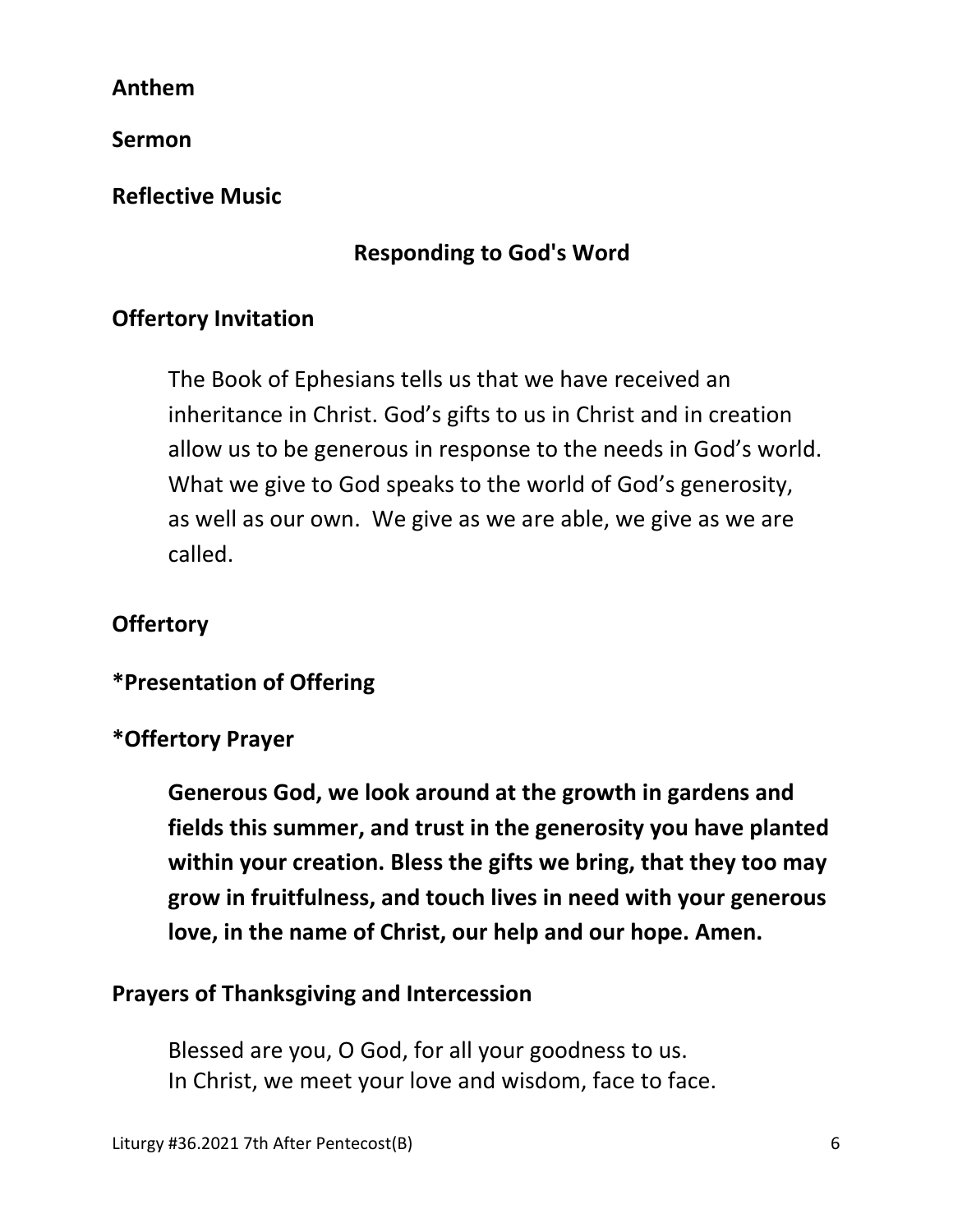Through the Holy Spirit, we recognize the abilities and opportunities you create in us and for us, to reach out to the world you love. We thank you for all the ways friends and families, neighbours and strangers, reach out to us and to others, offering support and kindness, speaking up when we must confront wrongdoing, celebrating when achievements bless us all with healing and happiness.

 Today we pray for courageous leaders in cities, countries and congregations

 who strive to serve with integrity and honesty in a world prone to self-interest.

 We pray for those who struggle to create justice where it has been compromised,

 and to build reconciliation and understanding in divided communities.

 We remember before you quiet and reliable leaders who keep their word and meet their deadlines so that we can depend on them in these unsettling times.

 We pray for patient church members and community volunteers, who work diligently towards long-term goals that will improve our life together.

 And we pray for the creative, impatient change makers, who keep challenging us,

 to be bolder and more determined in righting wrongs and trying new strategies.

We pray for the troubled in mind or spirit, for the angry and unhappy,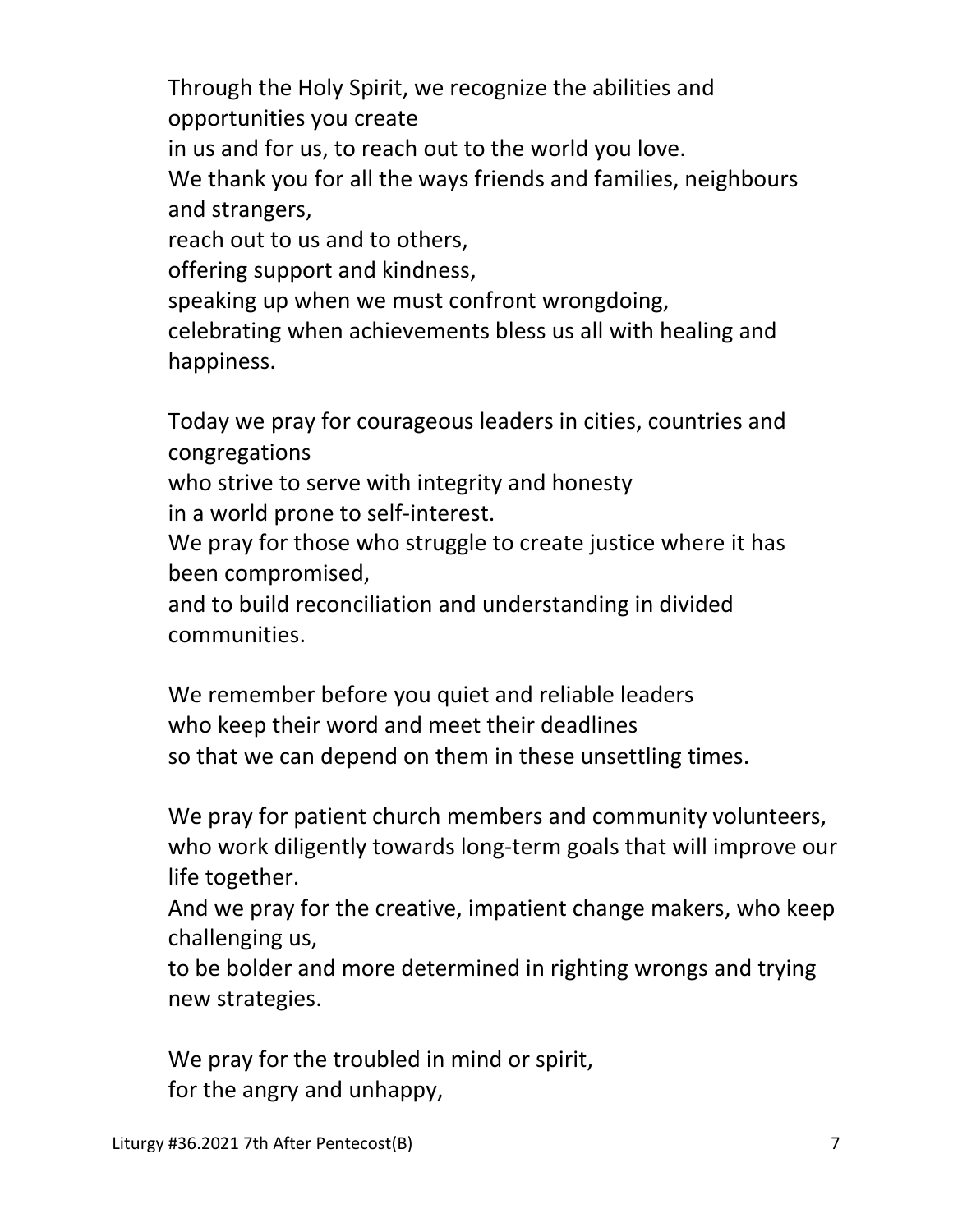and for those who feel that every day is a struggle. Soothe their concerns and open their hearts to claim the hope and help you offer.

We remember before you the sick and the dying,

 and the bereaved who must try to put their lives back together again.

 We pray for those who are recovering from the pandemic, looking for better health, a fresh start, more stability or a glimpse of hope.

Draw close to all these who suffer,

offering your comfort and courage to face whatever comes next.

Receive our prayers, both spoken and unspoken,

and embrace us all in your love.

 Give us hearts to understand not only what you do on our behalf, but also what you call us to do on your behalf.

|  | *Hymn | "There's a Wideness in God's Mercy" | VU #271 |
|--|-------|-------------------------------------|---------|
|--|-------|-------------------------------------|---------|

# **\*Blessing**

There are, in our day, so many people who

"cannot find God."

And I tell you:

that God is in our future calling us;

that God is in our past forgiving us;

that God is in the present loving us.

There is no greater blessing!

**Choral Benediction** "When You Walk from Here" VU #298 X 3

## **Postlude**

Liturgy #36.2021 7th After Pentecost(B) 8